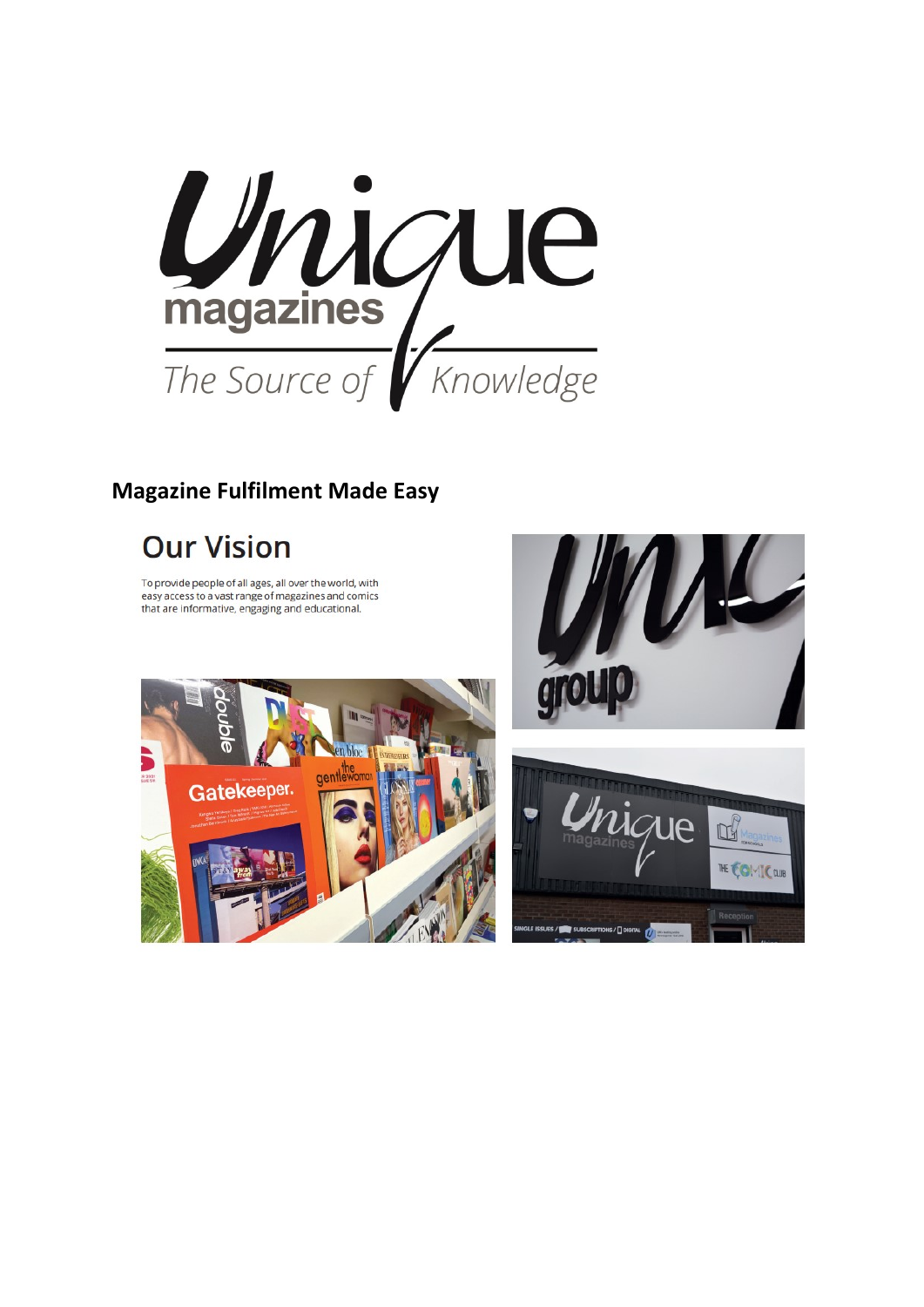### **About Us**

This document looks to inform you of the services we offer here at Unique Magazines.

Since 2002 Unique Magazines has been providing customers with access to thousands of popular and specialist magazines.

Today we stock over 2000 magazines that are available for next day delivery from our distribution centre in Newcastle Upon Tyne.

We are proud of our worldwide delivery service and currently have customers in over 100 plus countries.



### **Our Mission**

To provide people all over the world with a real alternative to gaming, tablets, and social media.

To provide children access to educational magazines and activities that parents, grandparents, and family members can embrace.

To build trust and confidence with credible partners in the world of education and business.

We are striving to become the leading online magazine retailer for choice, customer service and delivery.

A magazine provider for schools, libraries and businesses with the least hassle and administration overhead.

Creating a long-term relationship with independent publishers, working to provide the best solution for distributing the best range of magazines available in the UK and worldwide.

If you have any queries, or would simply like more information, please contact our managing Director john at the following email address - [john.porrett@uniquemagazines.co.uk](mailto:john.porrett@uniquemagazines.co.uk)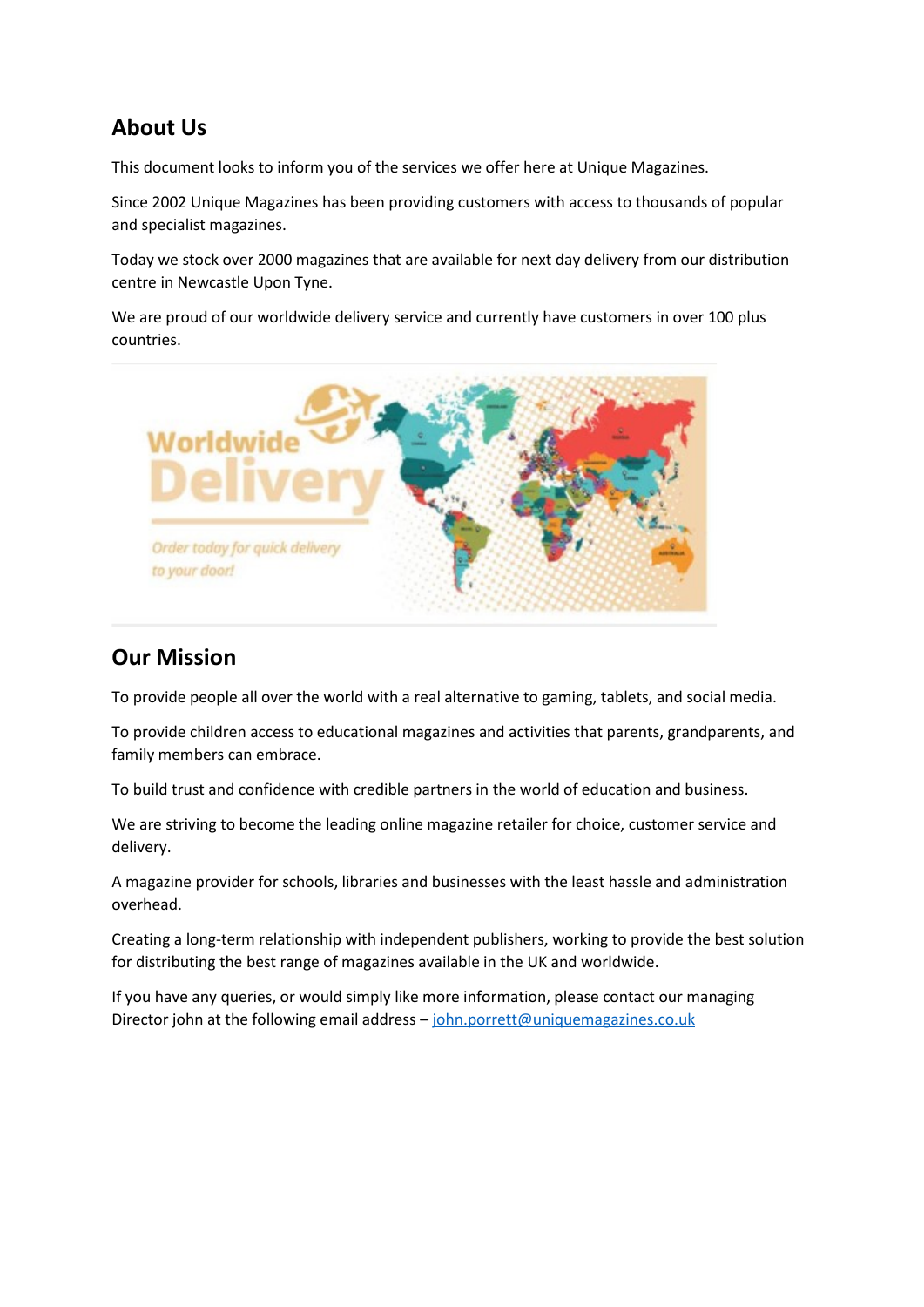### **Fulfilment Service Overview**

### **Option 01- Simple Fulfilment**

Unique Magazines will efficiently handle the fulfilment of your magazine, offering you our brilliant delivery service and competitive prices

- 1. The Customer buys a magazine directly from your website.
- 2. You send us the fulfilment data in our approved spreadsheet layout
- 3. We will dispatch copies same day (for all orders received before 11.30am) worldwide.
- 4. At the end of the month, you will be invoiced by Unique Magazines for delivery and processing costs.

### **Option 02 Simple fulfilment and landing page**

Unique Magazines acts as your complete online retailer, handling everything from start to finish meaning you only have to worry about creating your publication.

- 1. When a customer goes to buy a magazine from your website, they are linked through to your landing page on Unique Magazines website.
- 2. We can create a branded white label page on our website if you would prefer (at an additional cost).
- 3. The Customer buys the magazine directly from us.
- 4. We package it and send it out for next day UK delivery when purchased before 2pm.
- 5. At end of the month Unique Magazines pays you 50% of the cover price.
- 6. Postage covered by Unique magazines
- 7. Unsold copies can be returned or destroyed evidence can be supplied in way of returning front covers via post or returning full copies of the magazines – (small carrier cost will be incurred)
- 8. Unsold magazines can be added to site as back issues, and we will confirm copy sales ongoing and pay 50% of cover price.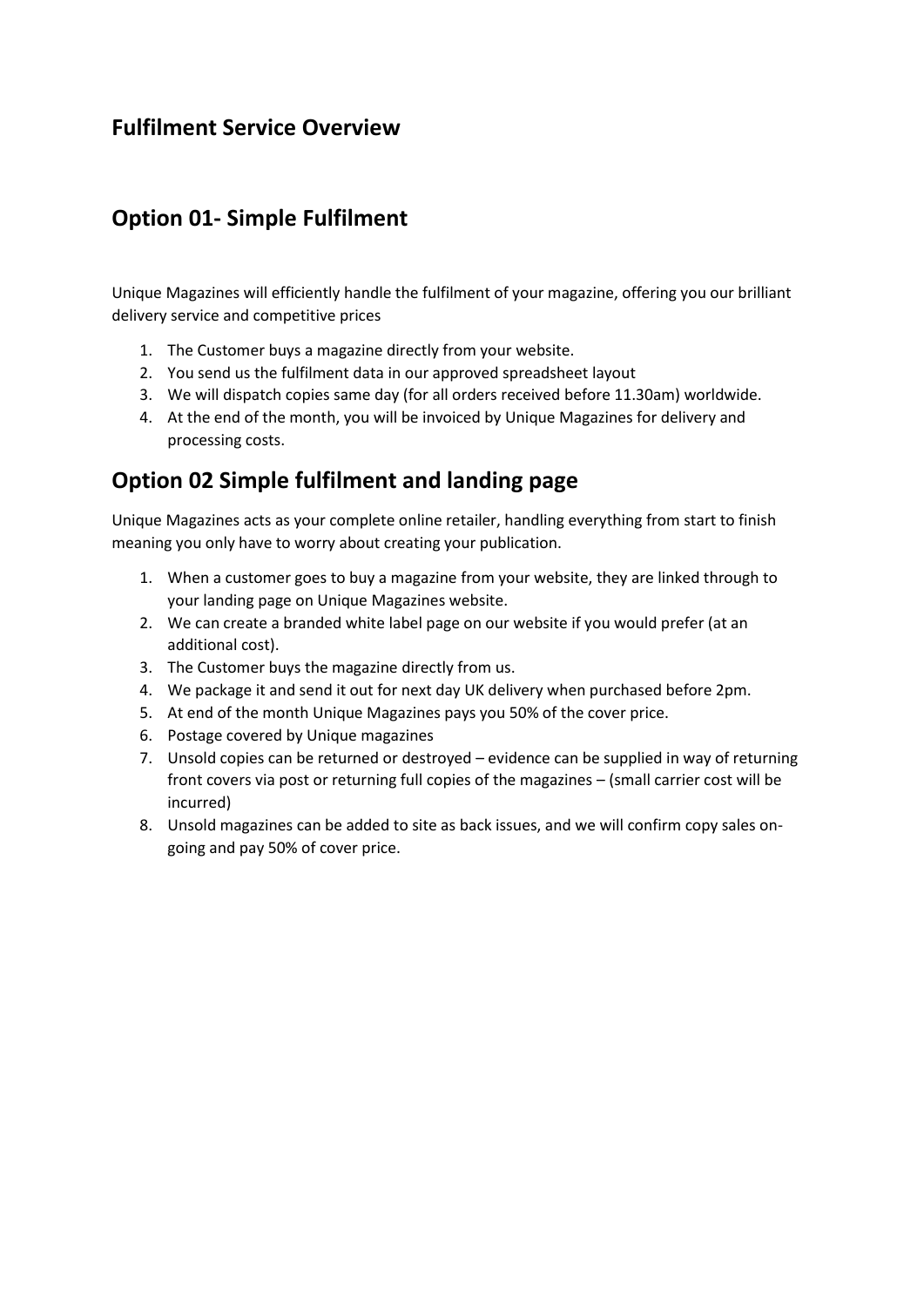Publisher adds subscription/single copy page to their site and a link to a landing page on Unique Magazines - (we provide you with the URL link) see example - choose United Kingdom as country to ship to www.daphnesdiary.com/subscribe/

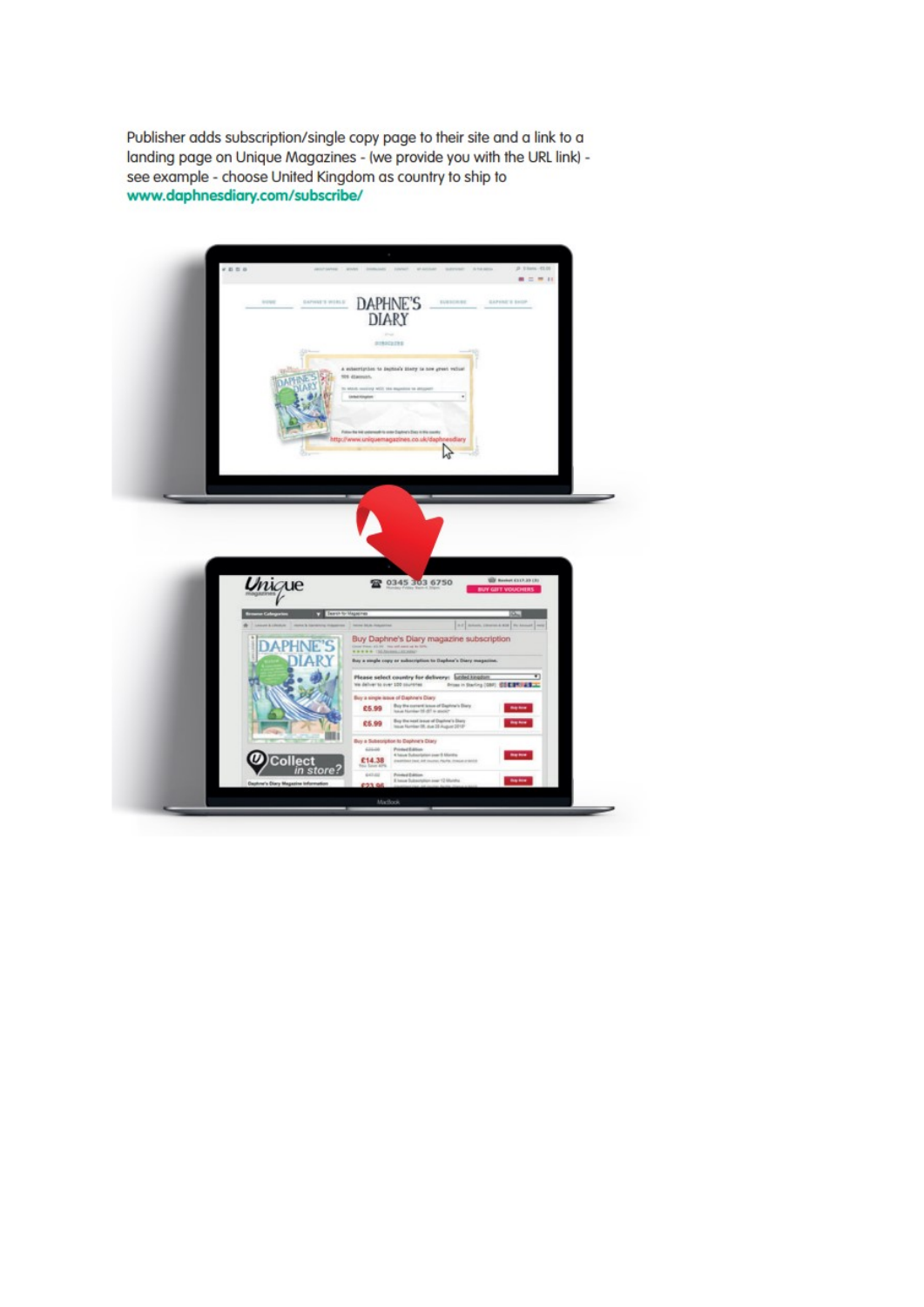### **Don't just take our word for it**

We are proud to achieve outstanding levels of customer satisfaction.

#### **Bromleigh House Publishing**

Unique Magazines took over our subscriptions five years ago and in that time they have given an outstanding service with regards to keeping in touch with our publication office, Friendly customer service through to delivery of our magazines.

Chrys Douglas – Bromleigh House Puzzles

#### **Northern Insight Publishing**

During the lockdowns I have worked with Unique Magazines in relation to some of the distribution of my magazine. They are an absolute pleasure to work with. Friendly, professional, and highly competent.

I couldn't recommend their services higher.

Michael Grahamslaw - Managing Director, Northern Insight

#### **CYW Publishing**

There was a lot for us to consider but dealing with Unique Magazines made the process of arranging distribution to our subscribers smooth and straightforward.

Gareth Smith – CYW Publishing

#### **Daphne's Diary**

We are very pleased with the collaboration with Unique Magazines, the contact is optimal, and any questions are answered immediately. We are constantly looking for reliable and friendly partners and Unique Magazines is a very good fulfilment partner of our magazine.

Henk Bemboom - Publisher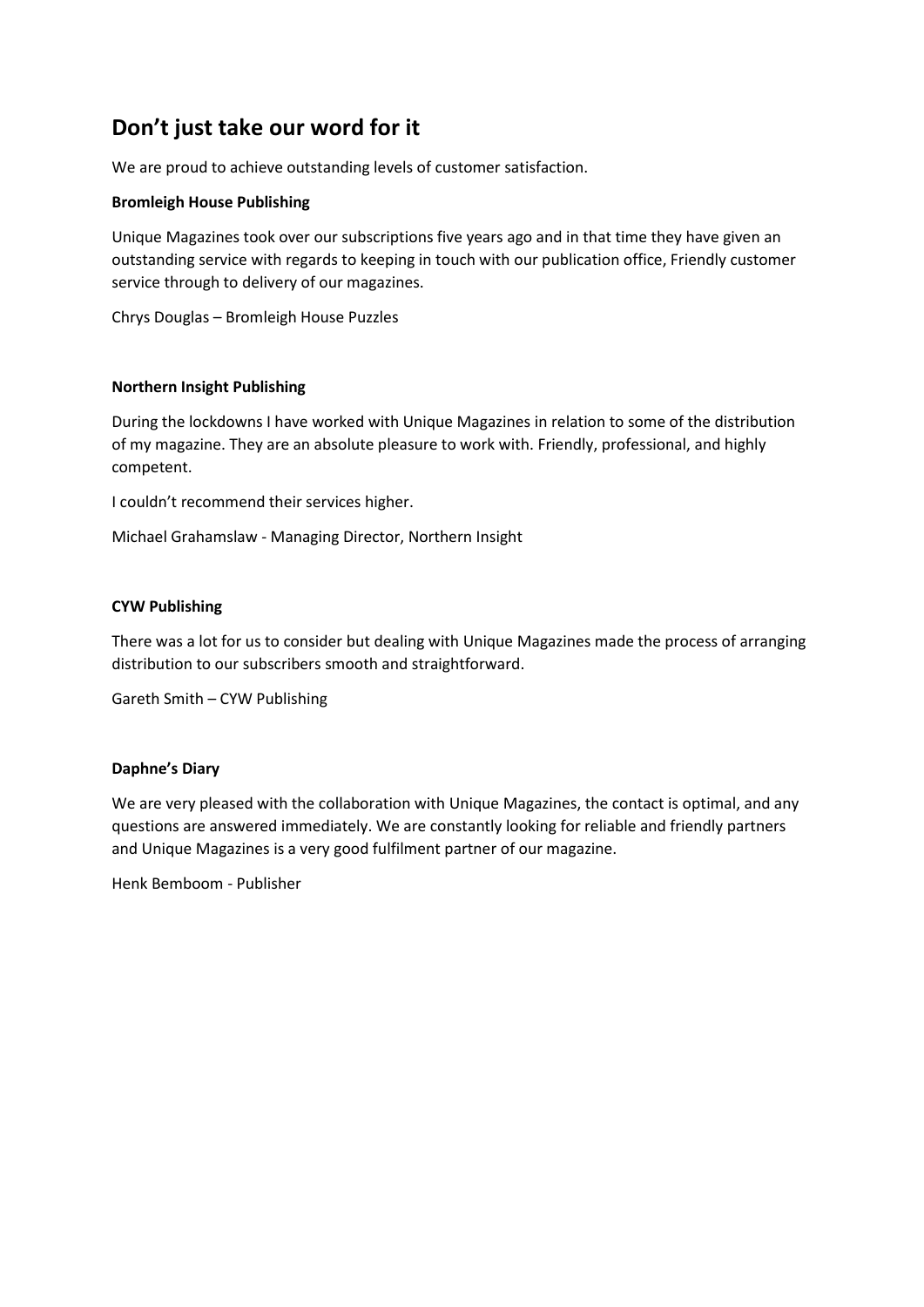### **Advantage of simple fulfilment**

- Brand continuity The Customer never leaves your site.
- Complete control of your data.

## **Advantage of simple fulfilment and landing page**

- Efficient and quick The customer orders straight from Unique Magazines so orders can be processed quicker for same day dispatch.
- You don't have to worry about collating and sending us your order data, we handle everything for you.
- Brilliant customer service exceeding our mutual customers expectations.

# **Packaging Options**

We have several packaging options available to you here at Unique Magazines.

We are dedicated to doing our bit for the planet and therefore only use fully recyclable packaging.

You can also choose to send us your own packaging which we will use free of charge.

- Option 01- Unique Magazines poly bag made from recycled plastic (available free of charge)
- Option 02 Unique Magazines cardboard envelope (0.52p exc VAT each)
- Option 03 Unique Magazines cardboard wrap (0.60p exc VAT each)

### **Additional Services**

- Social media coverage as standard we offer one complimentary post across all of our social media platforms. Should you wish for more, we offer additional coverage for a small fee.
- Targeted marketing emails We can select relevant readers from our database of over 50,000 Unique Magazine customers and send them an email written by you, marketing your magazine. You will have the choice over who receives the email and can link customers straight to your website or your landing page on Unique Magazines site. The cost is 0.15p per email sent and we can fit any budget by selecting the right target audience.

### **Costs**

- Fulfilment 0.38p per magazine dispatched
- Postage costs incurred Royal Mail based on weight of magazine and destination.
- Storage of back issues £25.00 per month
- Selected packaging